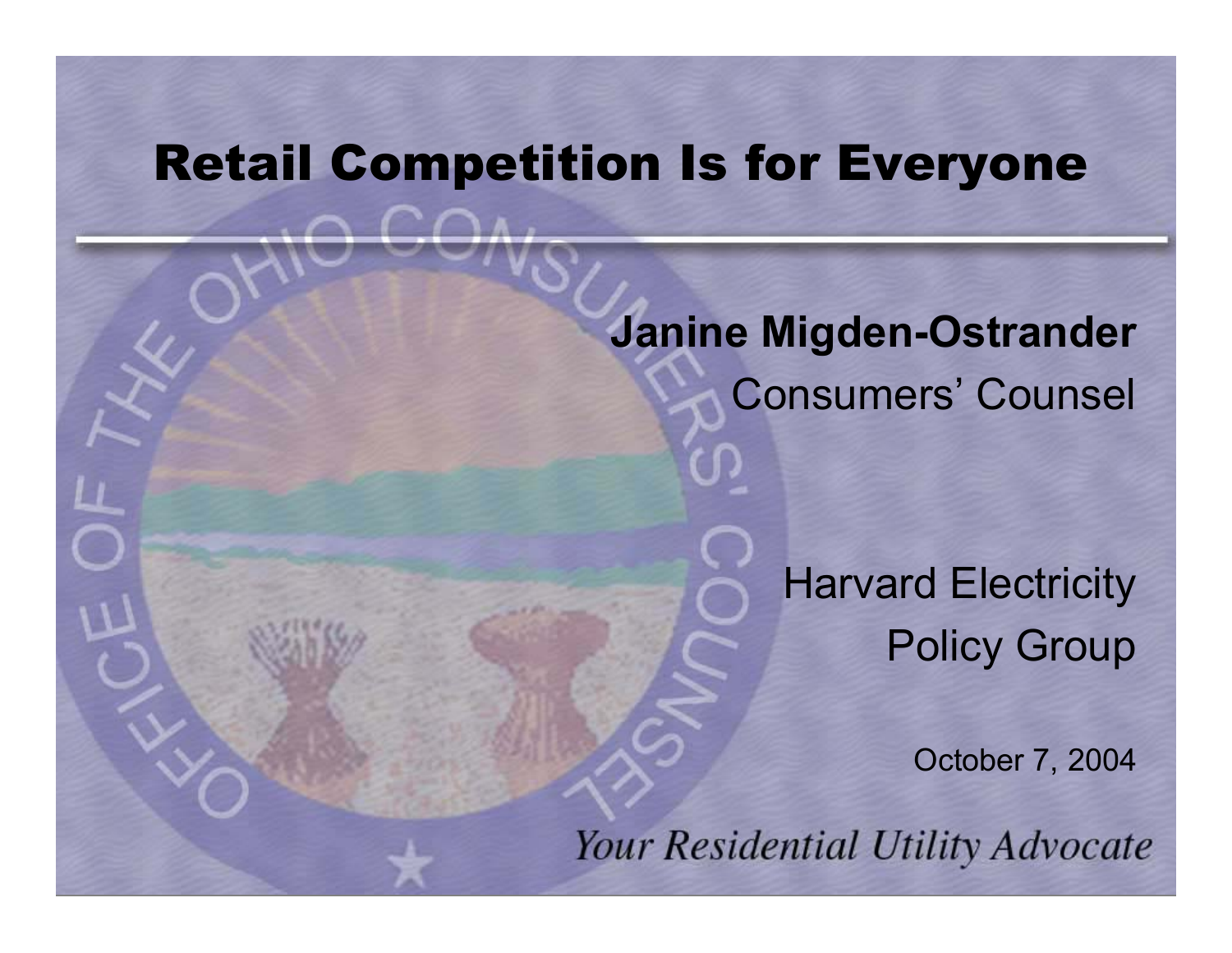

Your Residential **Utility Advocate** 

### Competition Can Work for All Customers

- $\star$  The market should remain open to everyone.
- $\star$  Otherwise captive residential customers will bear all the risks/costs of new power plant construction while commercial and industrial customers choose between market or utility rates.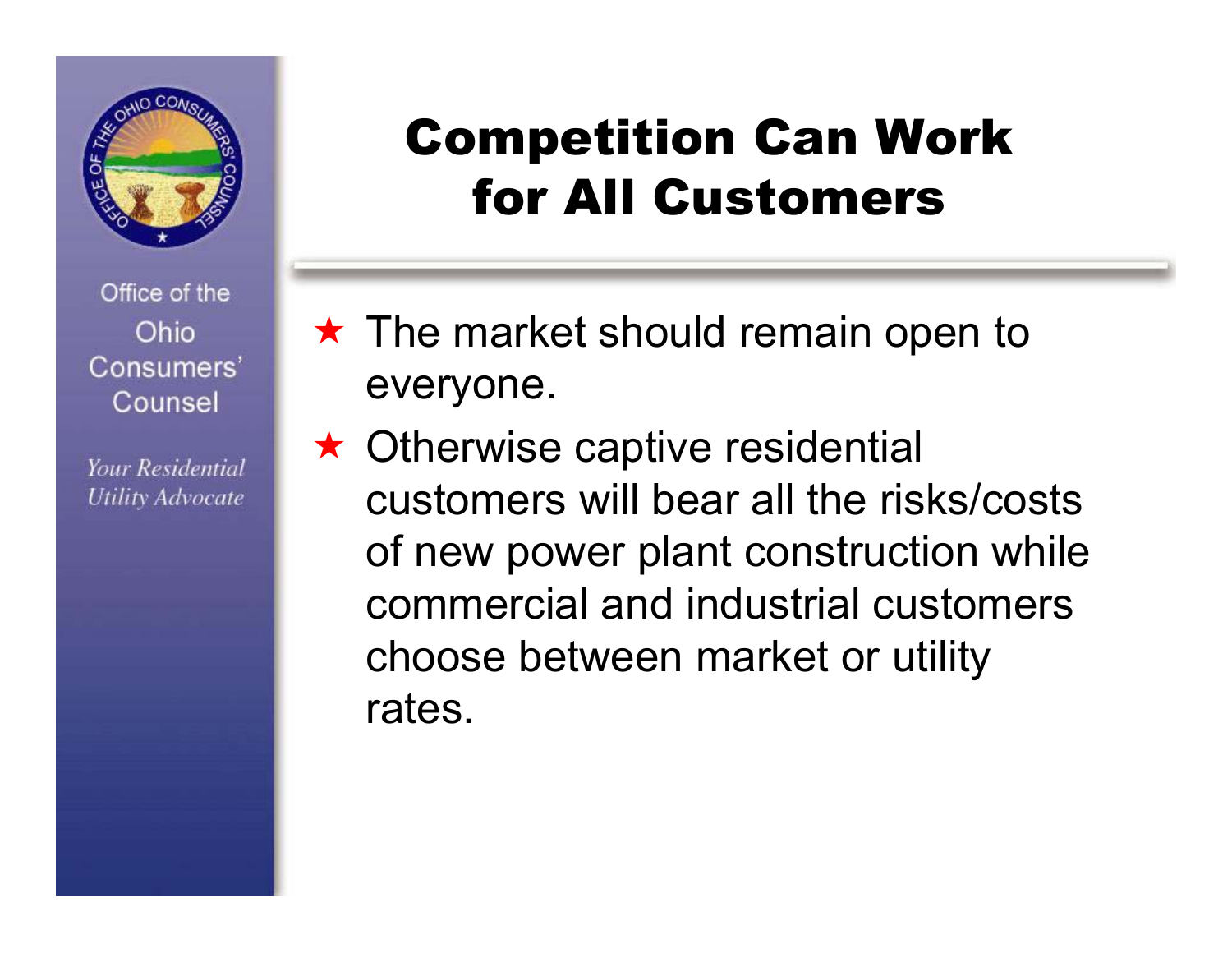

**Your Residential Utility Advocate** 

### Electric Rates Vary Greatly in Ohio

 $\bigstar$  Ohio Edison  $\bigstar$  Toledo Edison  $\bigstar$  Cleveland Electric Illuminating  $\bigstar$  Cincinnati Gas & Electric  $\bigstar$  Dayton Power & Light  $\bigstar$  Columbus Southern Power  $\bigstar$  Ohio Power  $\bigstar$ Monongahela Power

Competition was designed to lev el out cost disparities.

- 10.3 cents
- 10.6 cents
- 10.6 cents
	- 7.6 cents
	- 8.5 cents
	- 7.7 cents
	- 6.7 cents
	- 6.4 cents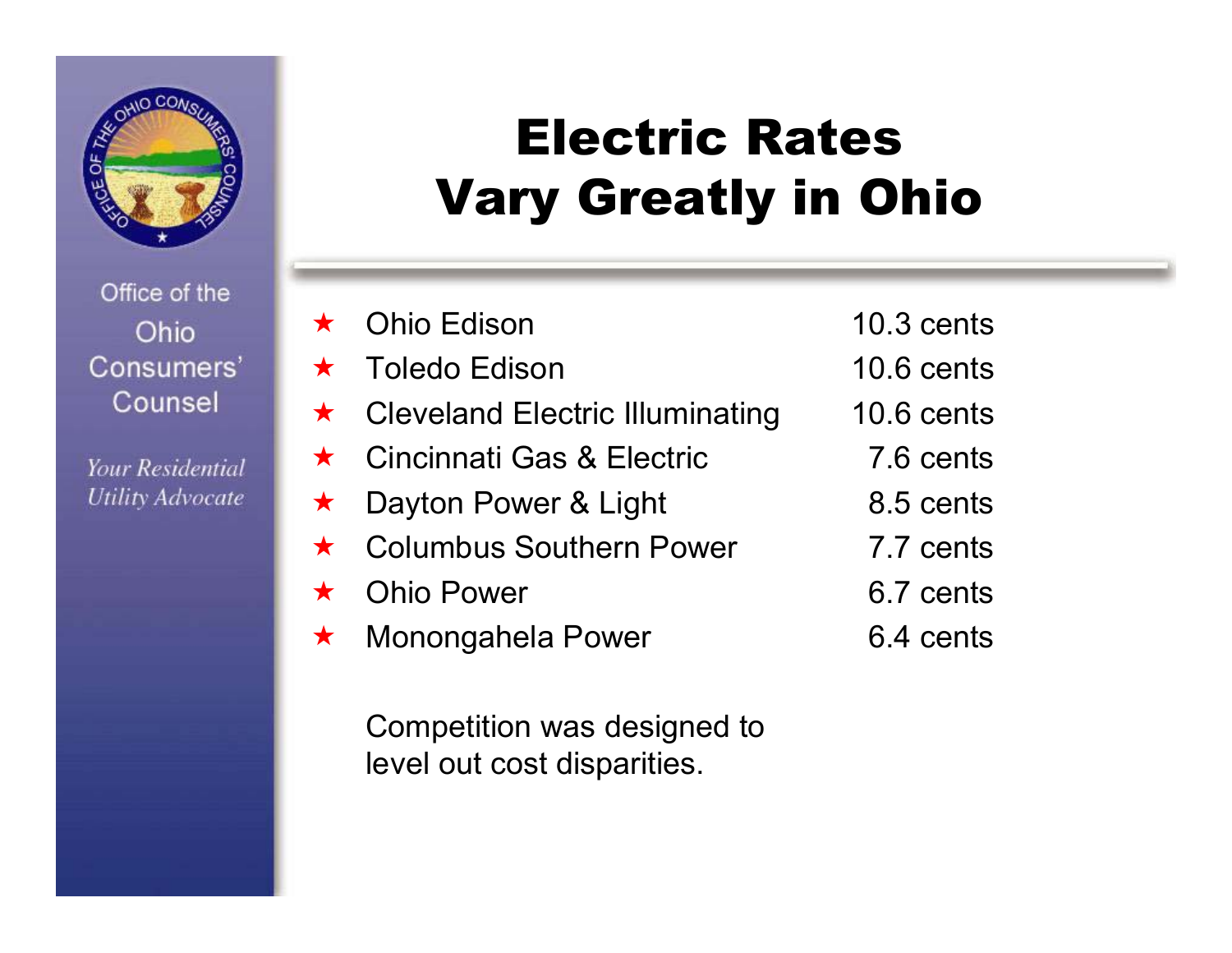

Your Residential **Utility Advocate** 

### Competition Can Work for All Customers

- $\star$  Customers deserve choices and an opportunity for lower electric rates.
- ★ Why did we deregulate?
	- Desire to avoid generation cost overruns of the past – markets are supposed to be efficient.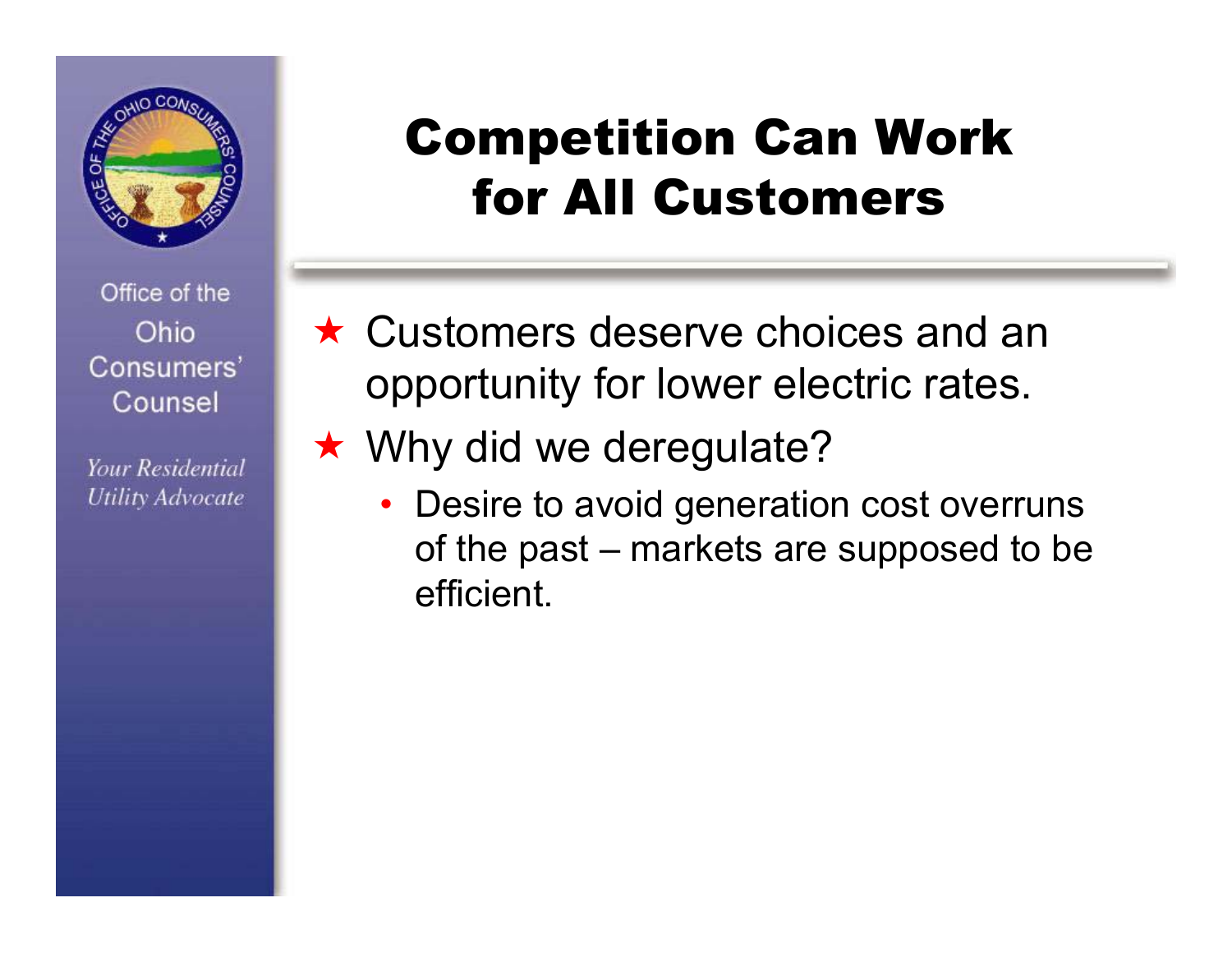

**Your Residential Utility Advocate** 

#### History Tells Us Regulation Is Not the Answer

- ★ Ohioans are paying a steep price for stranded generation costs.
	- FirstEnergy the costs amounted to \$4.5 billion on a pre-tax basis.
	- DP&L requested \$440 million in stranded generation costs.
	- CG&E requested \$563 million for stranded generation costs.
	- AEP received no generation stranded cost recovery.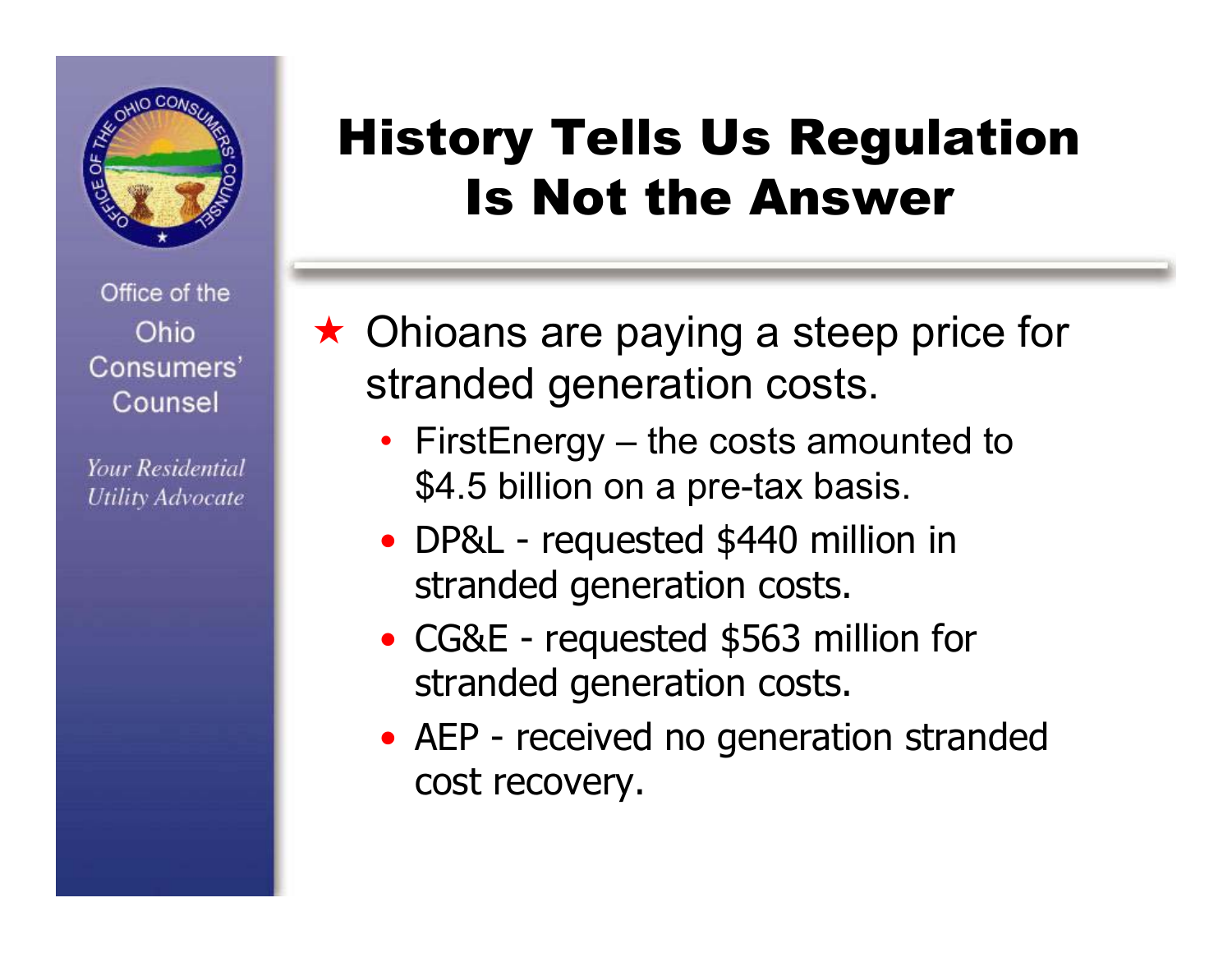

**Your Residential Utility Advocate** 

#### History Tells Us Regulation Is Not the Answer

- $\star$  Why would we want to return to this type of a regime?
	- Risk continued exposure to inefficient generation costs.
	- No cap on price tag for new power plants.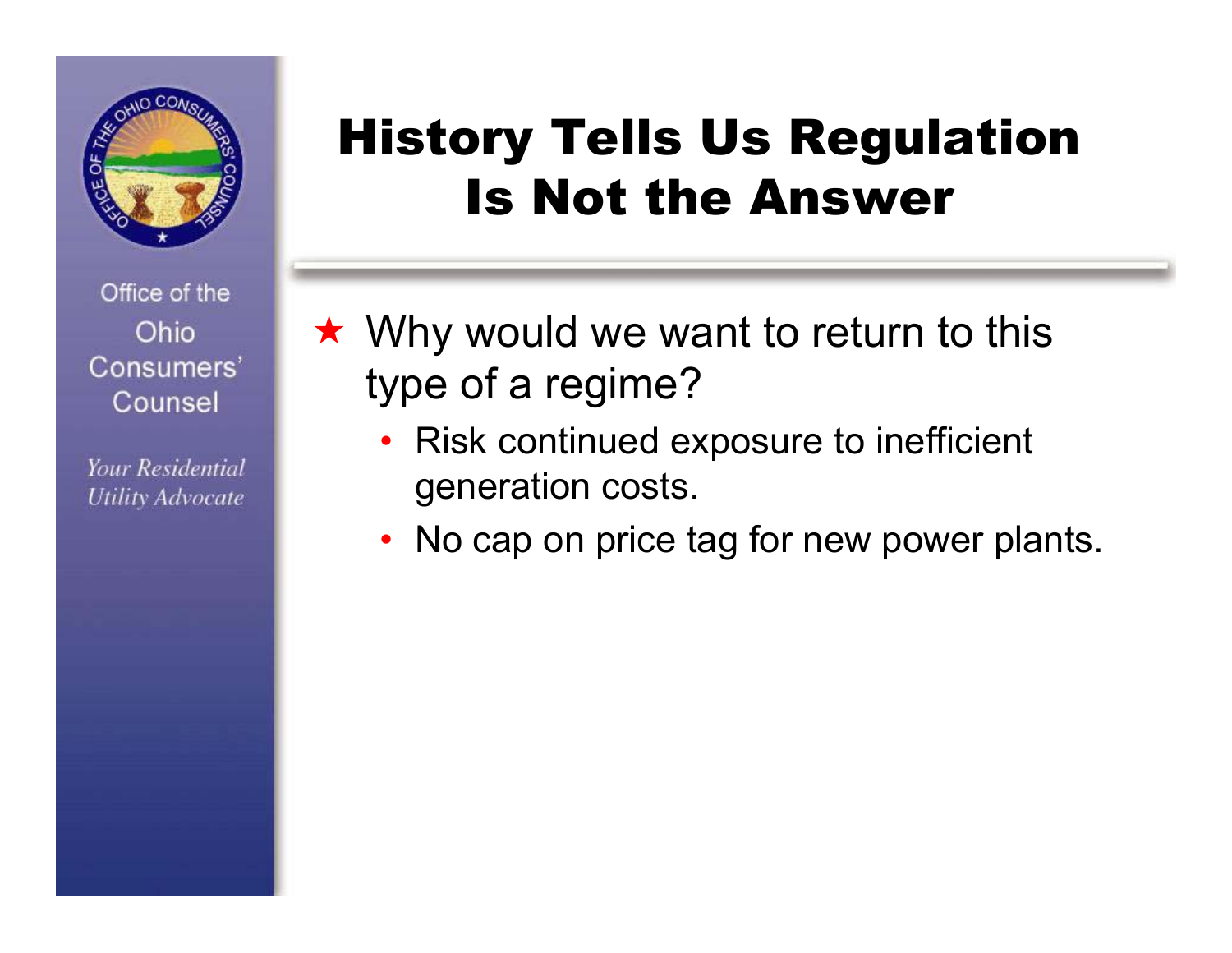

Your Residential **Utility Advocate** 

#### Examples of Generation Plant Cost Overruns

- ★ Perry Nuclear Plant Originally estimated in the 1970s to cost \$1 billion. It went in service in 1987 at a cost of \$5 billion.
- ★ Zimmer Power Plant Originally estimated in the 1970s to cost \$235 million. It went in service in 1992 at a cost of \$2.9 billion.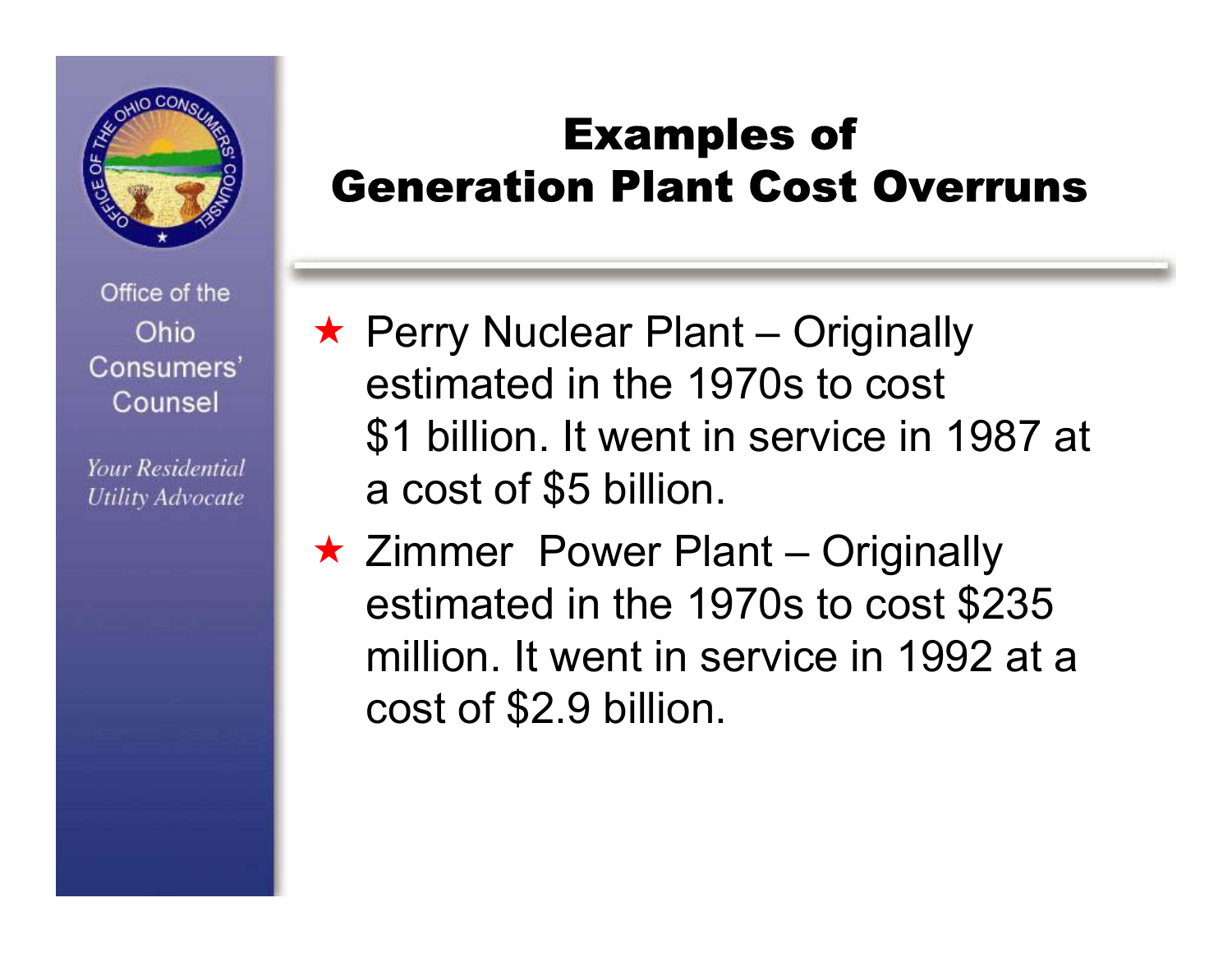

**Your Residential Utility Advocate** 

#### Examples of Generation Plant Cost Overruns

★ Cost overruns are not just a problem of the 1970s – Tampa Electric's Coolwater IGCC plant, in service in 1996, cost \$607 million, but had been originally estimated to cost \$303 million.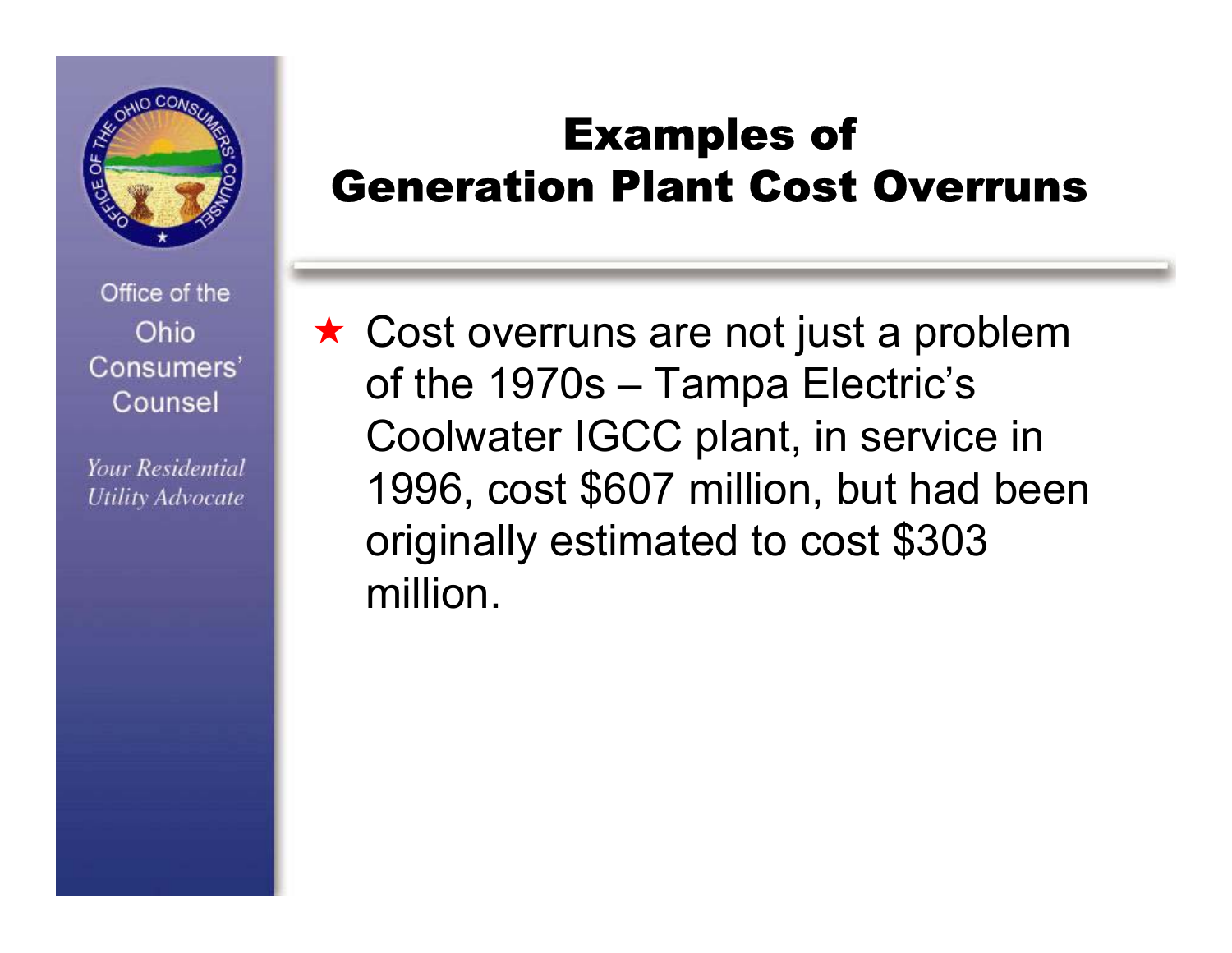

Your Residential **Utility Advocate** 

### Electric Supply Future Environmental Costs

- $\star$  FirstEnergy Will spend \$1.1 billion to cut pollution at its Sammis coal-fired plant.
- ★ Cinergy- Plans to spend more than \$2 billion through 2008 to reduce pollution at its coal-fired plants.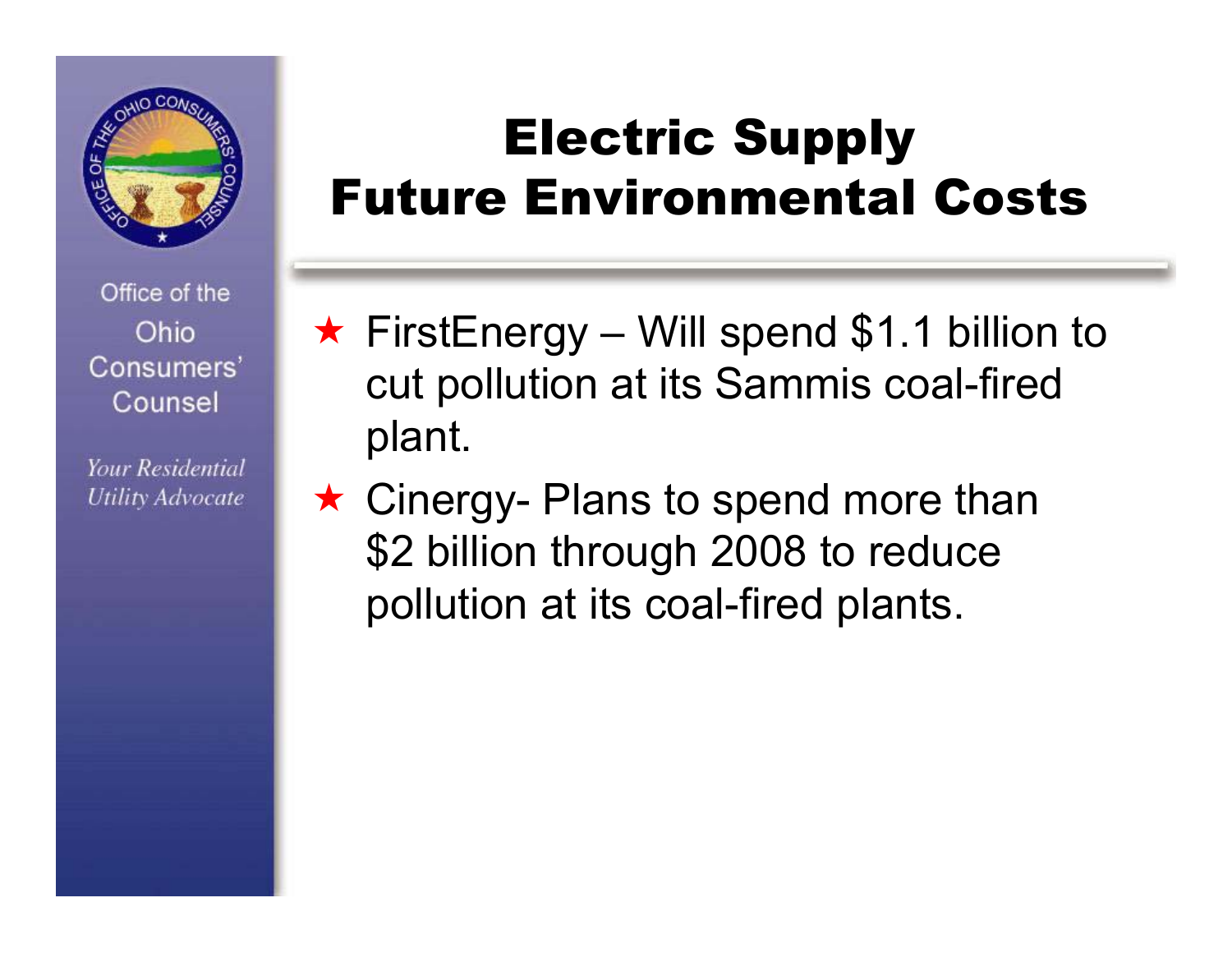

Your Residential **Utility Advocate** 

### Electric Supply Future Environmental Costs

- $\star$  AEP Plans to spend \$3.5 billion by 2010 to comply with pollution control laws.
- ★ Reregulation will force these costs on captive customers.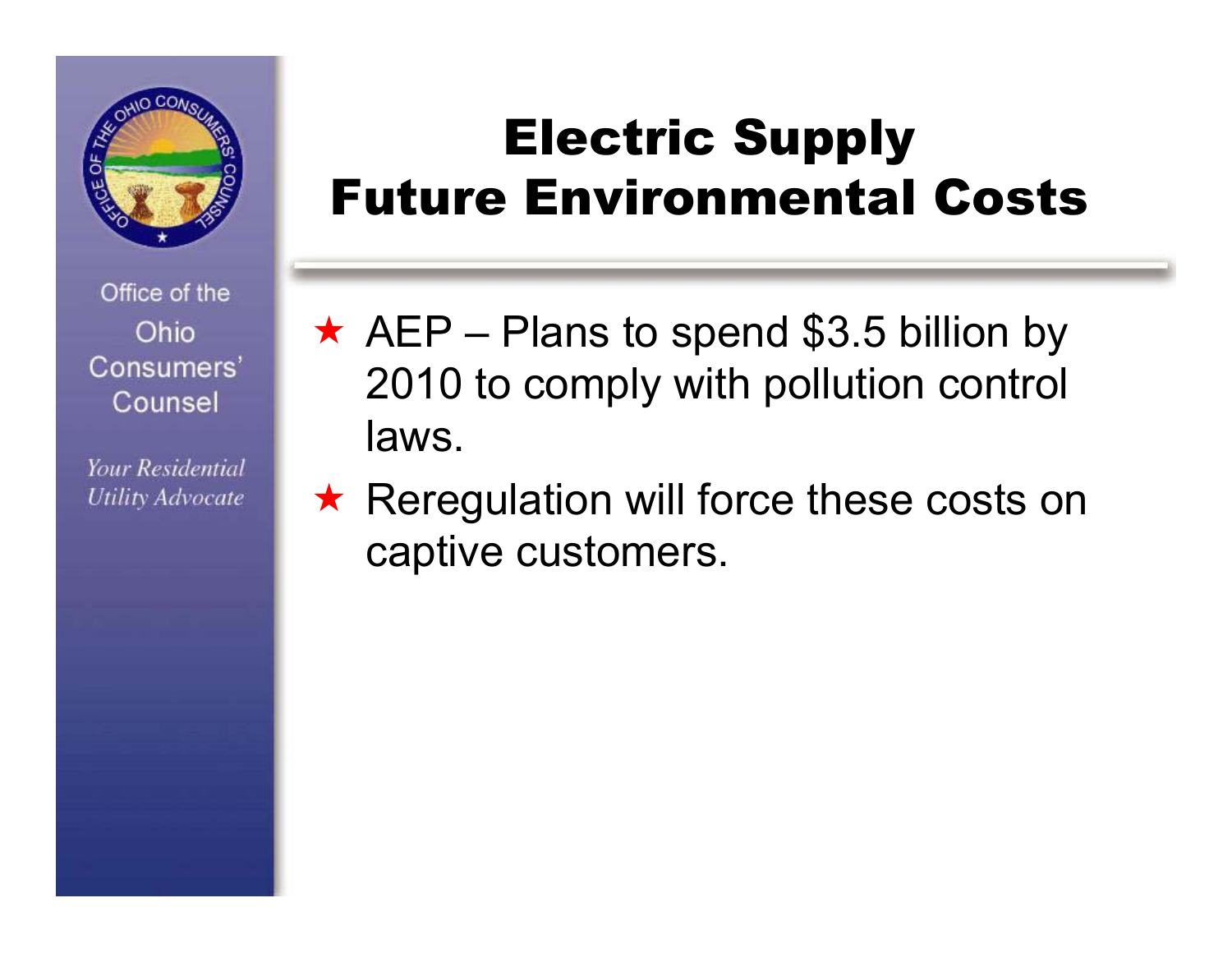

Your Residential **Utility Advocate** 

#### Competition Can Work for All Customers

★ Northern Ohio is a success story

- High shopping rates in FirstEnergy service territory.
- 48.2% of FirstEnergy's residential customers have switched to a supplier.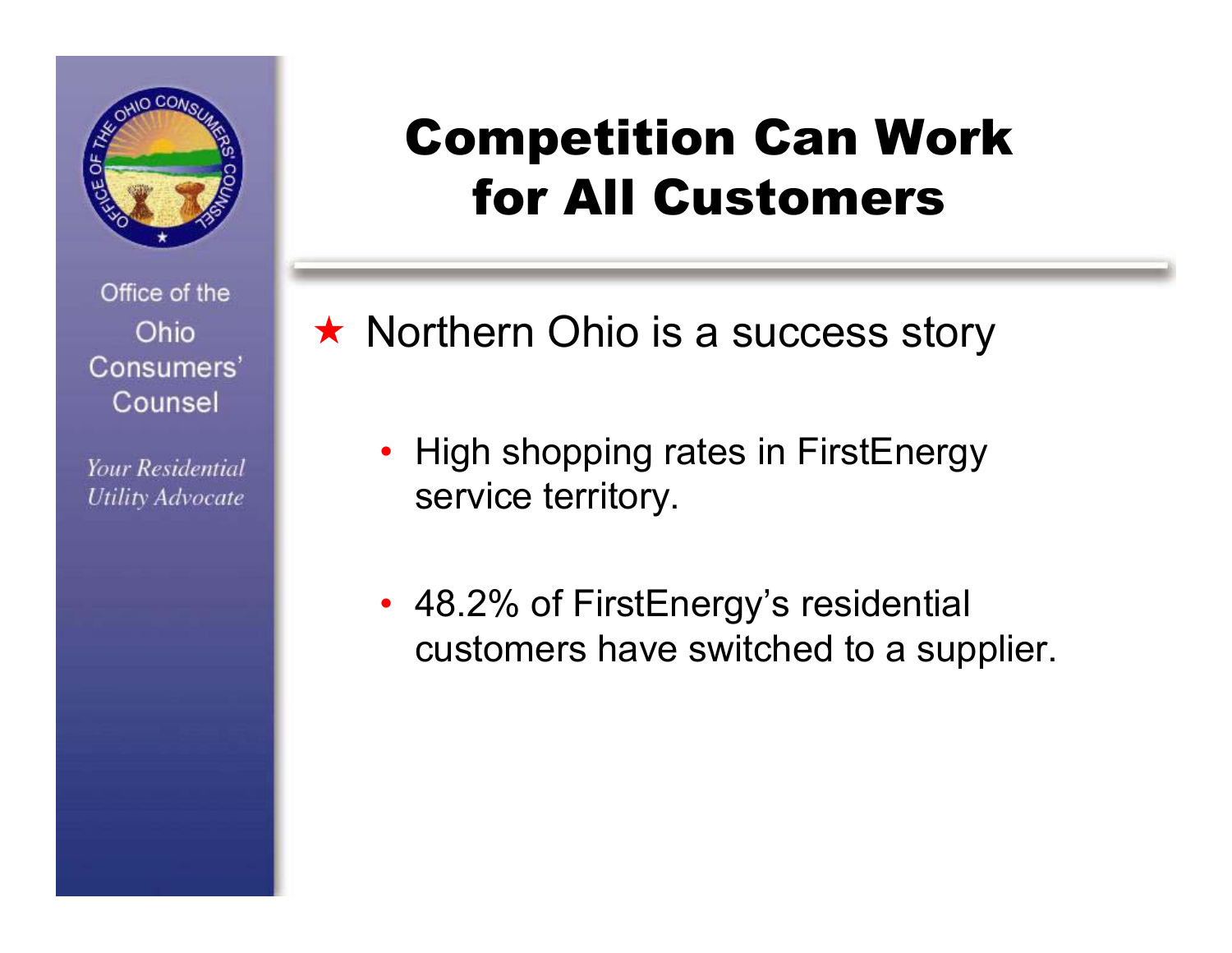

Your Residential **Utility Advocate** 

### Competition Can Work for All Customers

- $\star$  Ohio's aggregation programs are the most successful in the nation.
	- More than 500,000 residential customers in northern Ohio are participating in aggregation.
	- Northeast Ohio Public Energy Council 112 communities, over 400,000 residents.
	- Northwest Ohio Aggregation Coalition 8 communities, 100,000 residents.
	- Customers participating in aggregation saved over \$15 million per year.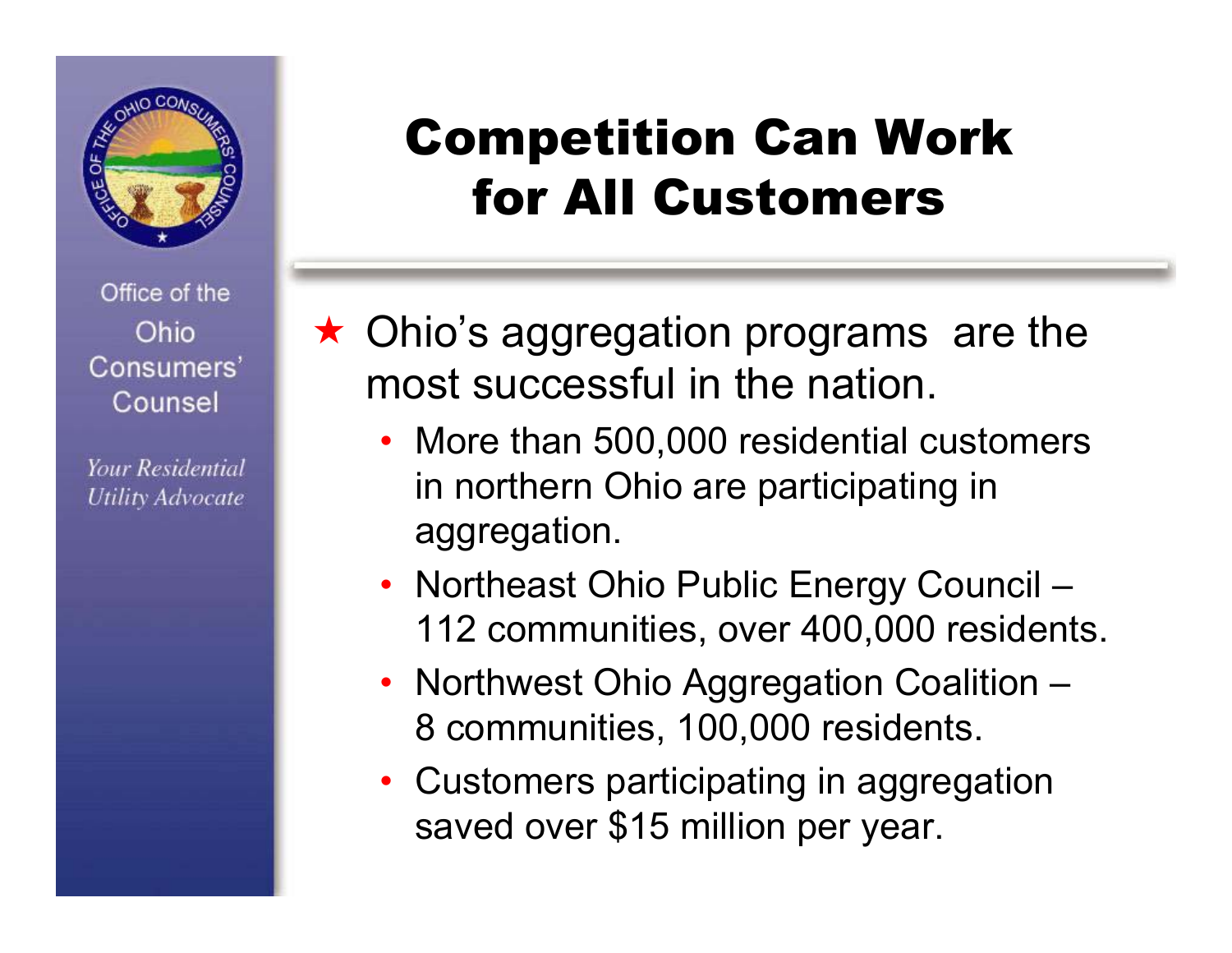

Your Residential **Utility Advocate** 

### Competition Can Work for All Customers

★ Southern Ohio competition has not worked as well.

- No residential shopping in AEP (1.2) million residential customers) or DP&L (450,000 residential customers) service territory.
- CG&E only 4% of its 570,000 residential customers have switched.
- Both CG&E and DP&L have discouraged aggregation programs, creating other barriers to market entry.
- AEP (Ohio Power) has very low rates.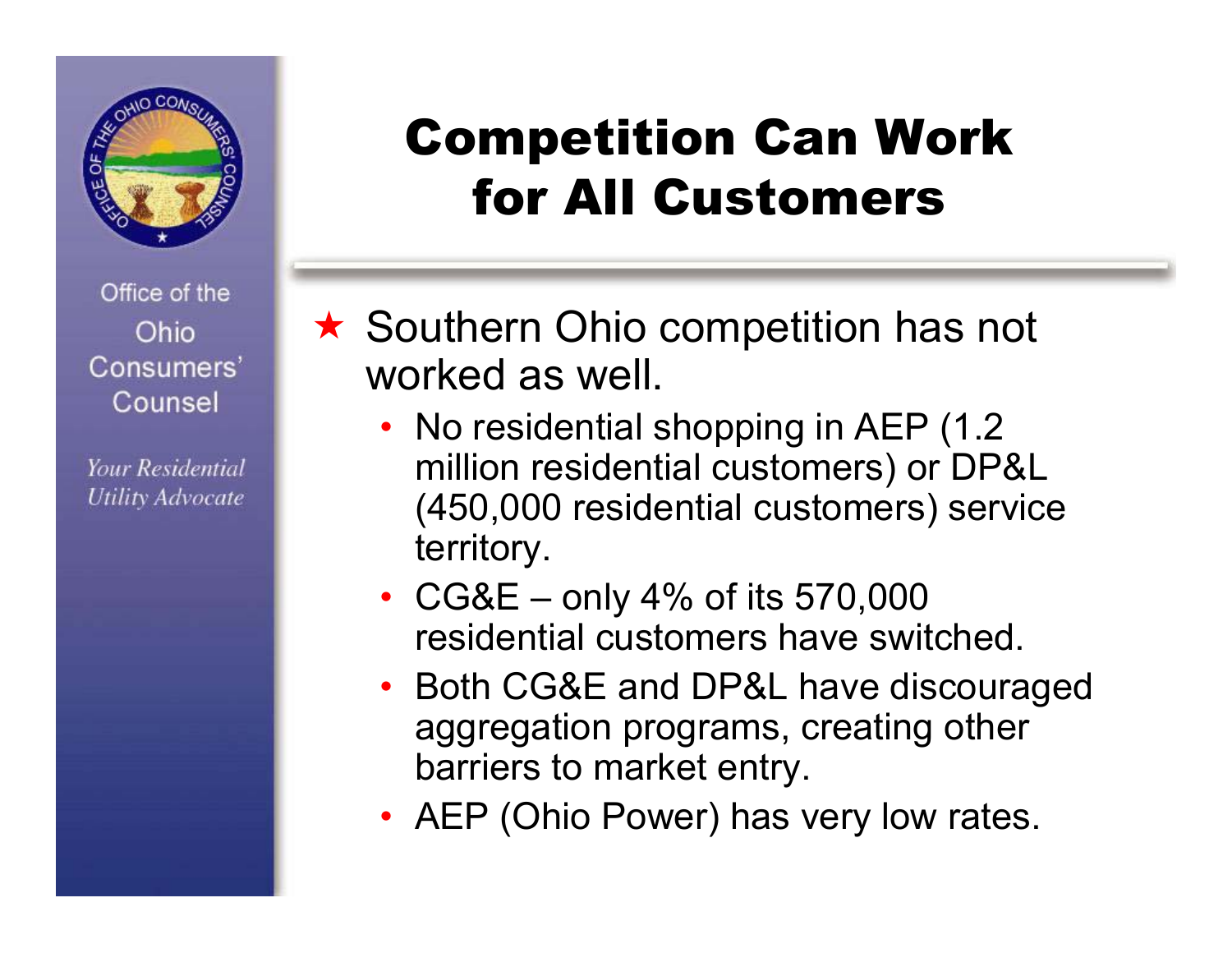

Your Residential **Utility Advocate** 

### Competition Can Work for All Customers

#### $\star$  Solutions

- Develop new supply portfolios for the long-term.
- Diversification.
	- Energy efficiency
	- Environmental concerns
	- Renewables
	- Clean coal technology
- There is no need to revert to rate of return regulation for generation.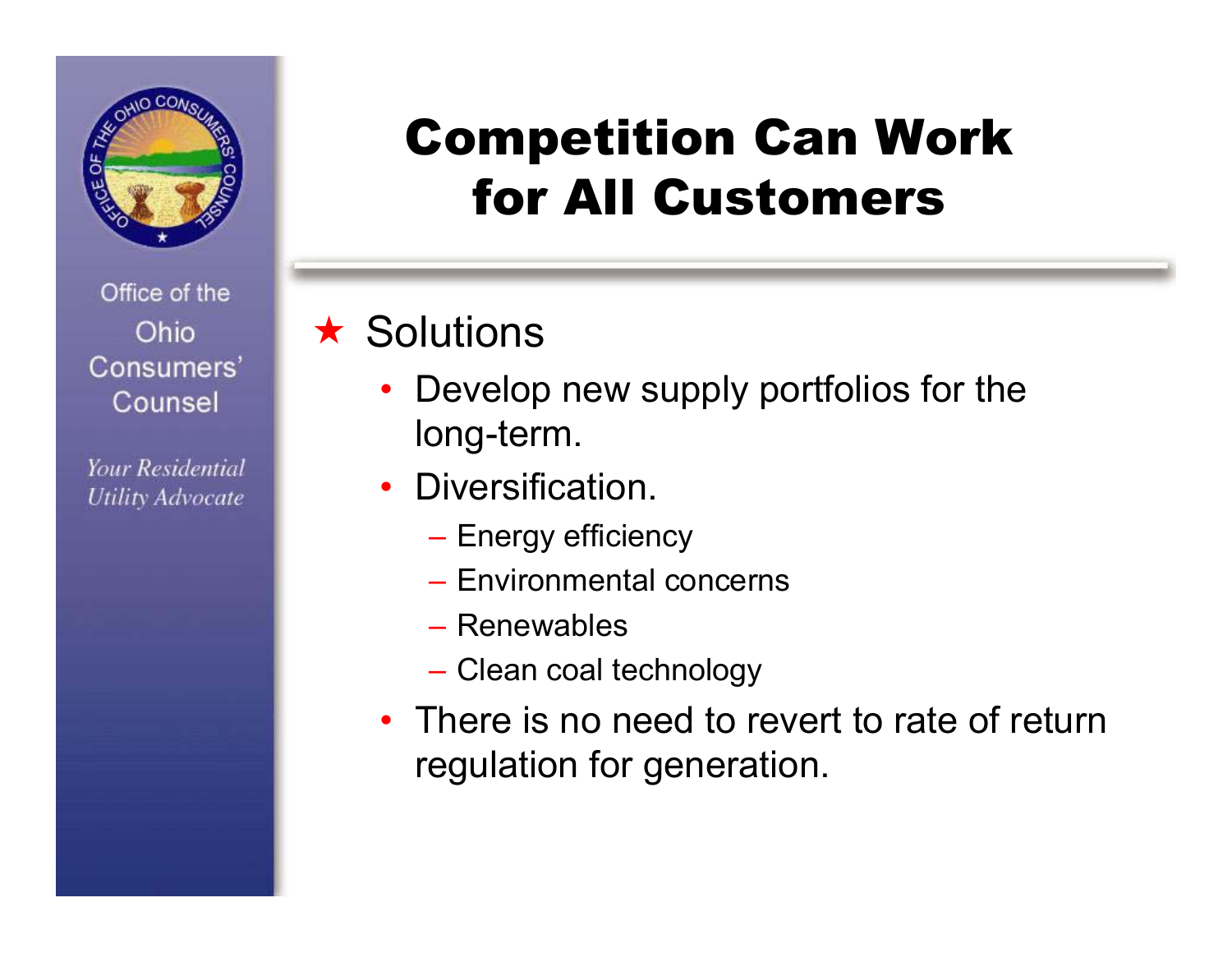

**Your Residential Utility Advocate** 

#### Electric Portfolio – the Options

- $\star$  Emphasize not only the supply side, but also a demand response.
	- Ex. Wholesale price of natural gas could drop nearly 20% with a 4% reduction in gas usage, according to the American Council for an Energy Efficient Economy.
- ★ Develop demand-side management programs.
- ★ Develop demand-response rates.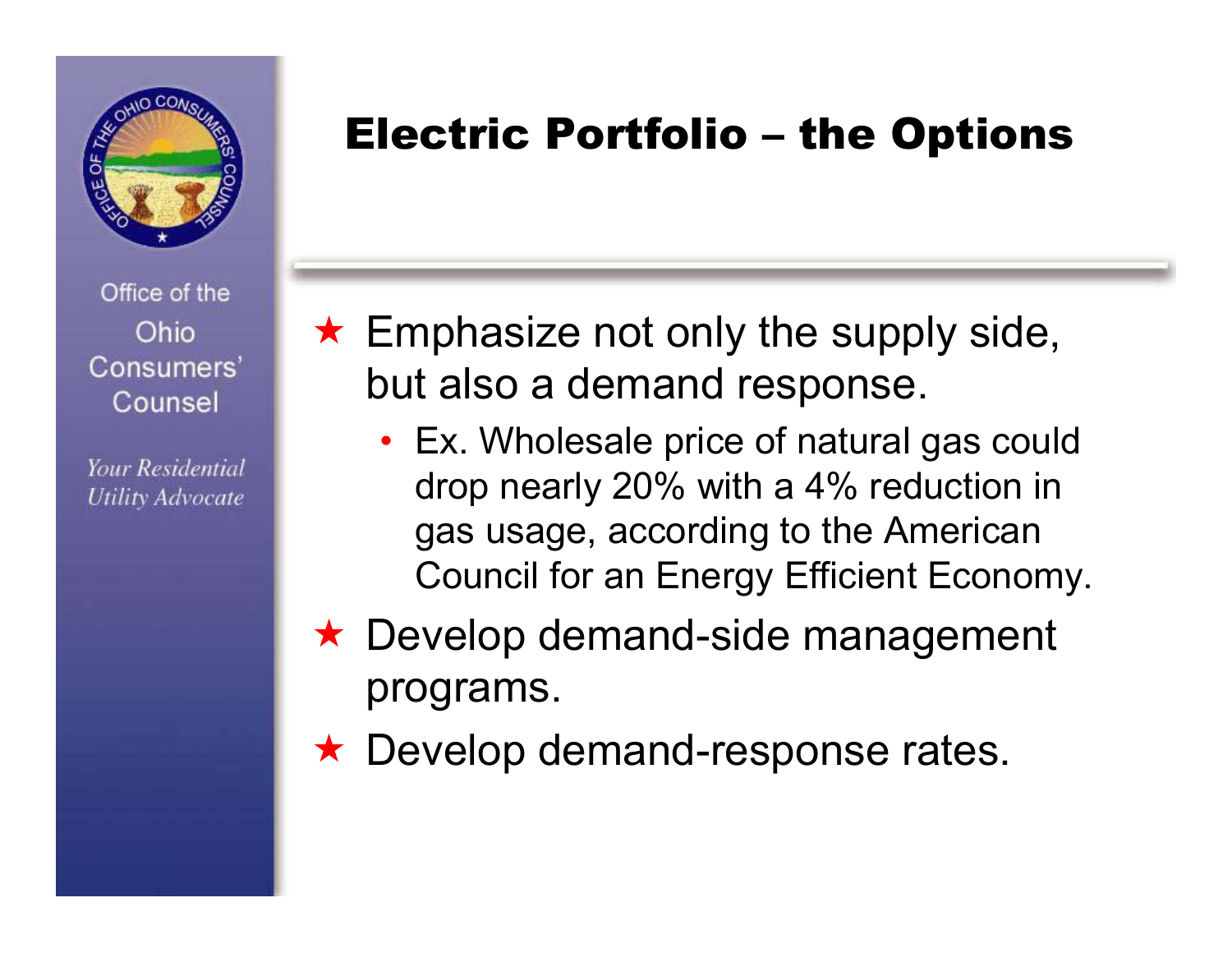

**Your Residential Utility Advocate** 

#### Electric Portfolio – the Options

- $\star$  It is necessary to become environmentally responsible.
	- Regrettably, Ohio is first in the nation in toxic air emissions from power plants.
	- Non-polluting renewables must be part of any long-term solution.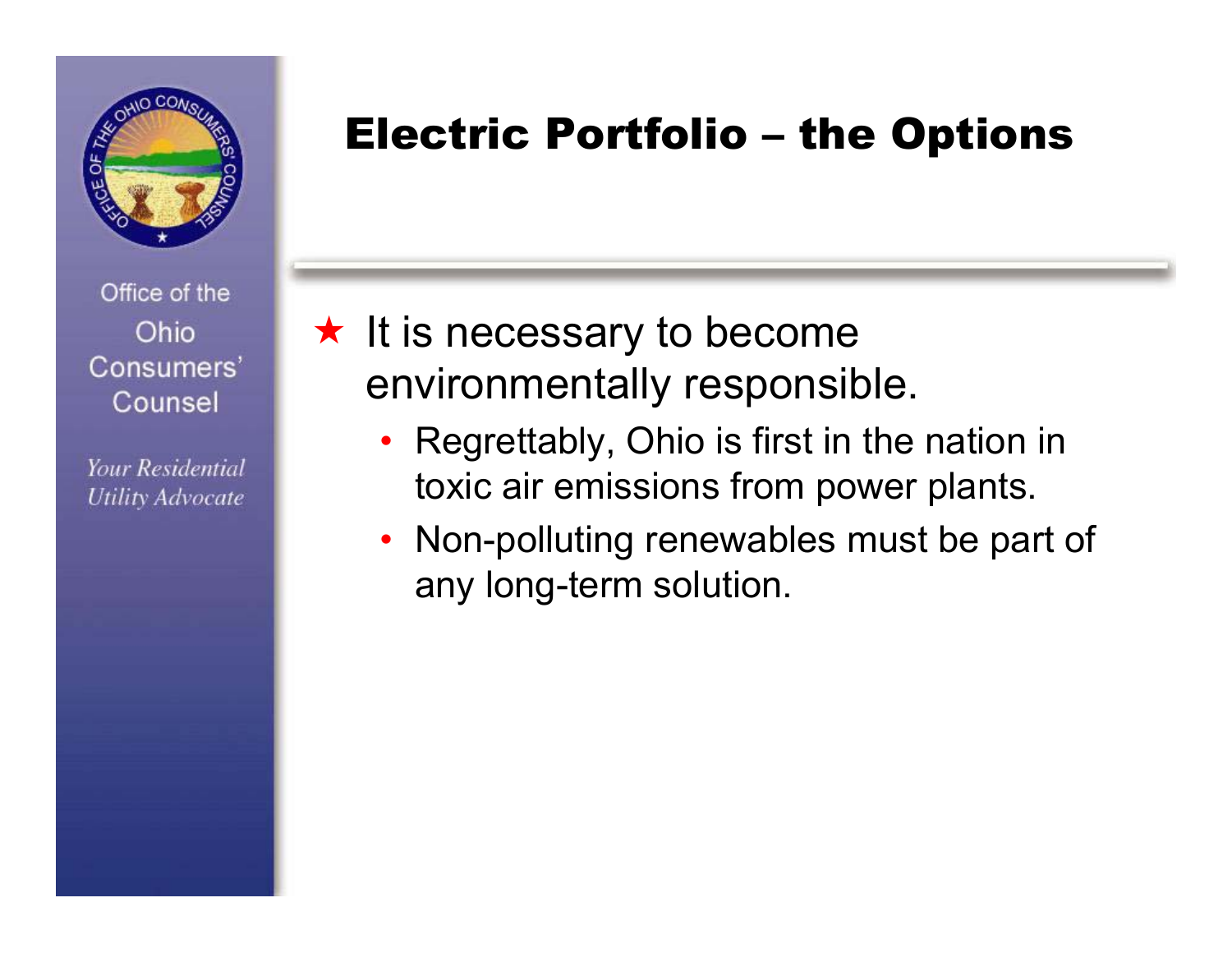

Your Residential **Utility Advocate** 

#### Electric Portfolio – the Options

- $\star$  Continue to utilize fossil fuels emphasize clean coal technology such as the Integrated Gasification Combined Cycle.
- $\star$  Coal is a domestic fuel in plentiful supply and costs much less an MMBTU than natural gas.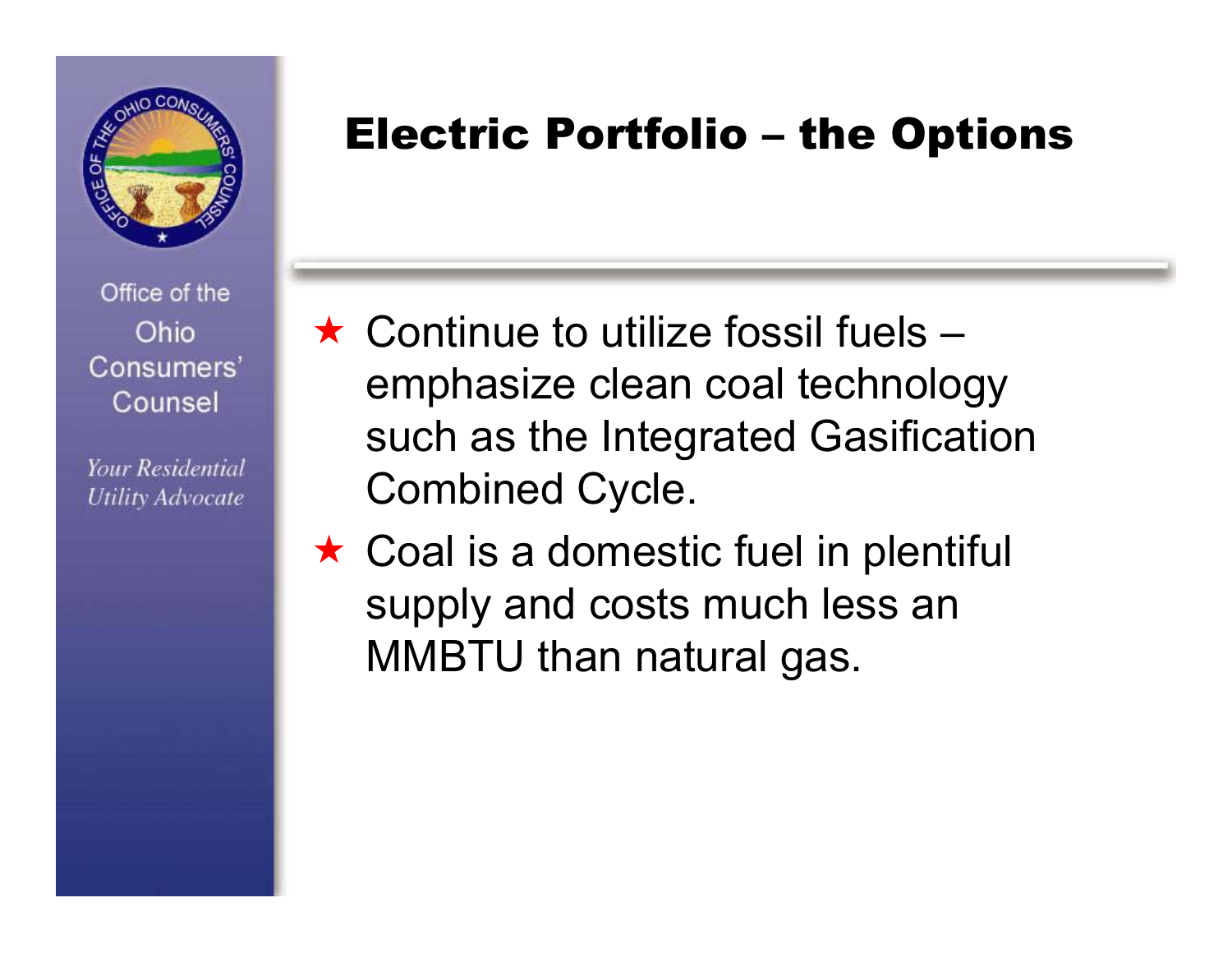#### **SPREAD BETWEEN COAL AND GAS** Dramatically Increased in last 5 Years





Delivered cost of fossil fuel at steam electric utility plants.

Source: Energy Information Administration, Electric Power Monthly and April 2004 Short-Term Energy Outlook. NYMEX HH Futures closing price for June 2004.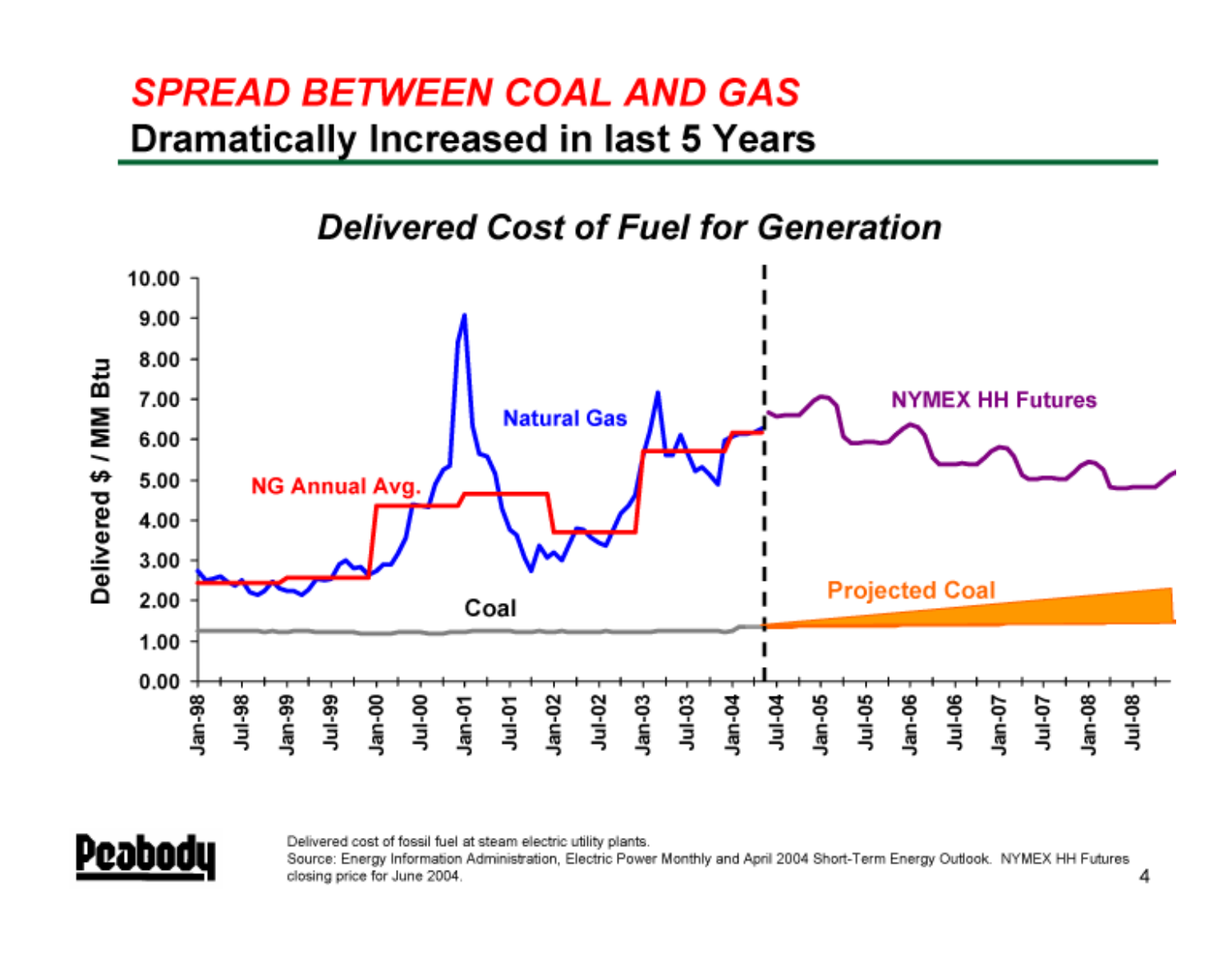

Your Residential **Utility Advocate** 

### Provider of Last Resort

- $\star$  Wholesale competitive bid with a mix of short and long-term contracts.
- $\star$  Short-term contracts should be "laddered."
	- A period of three years might consist of:
		- One-third, one year contract
		- One-third, two year contract
		- One-third, three year contract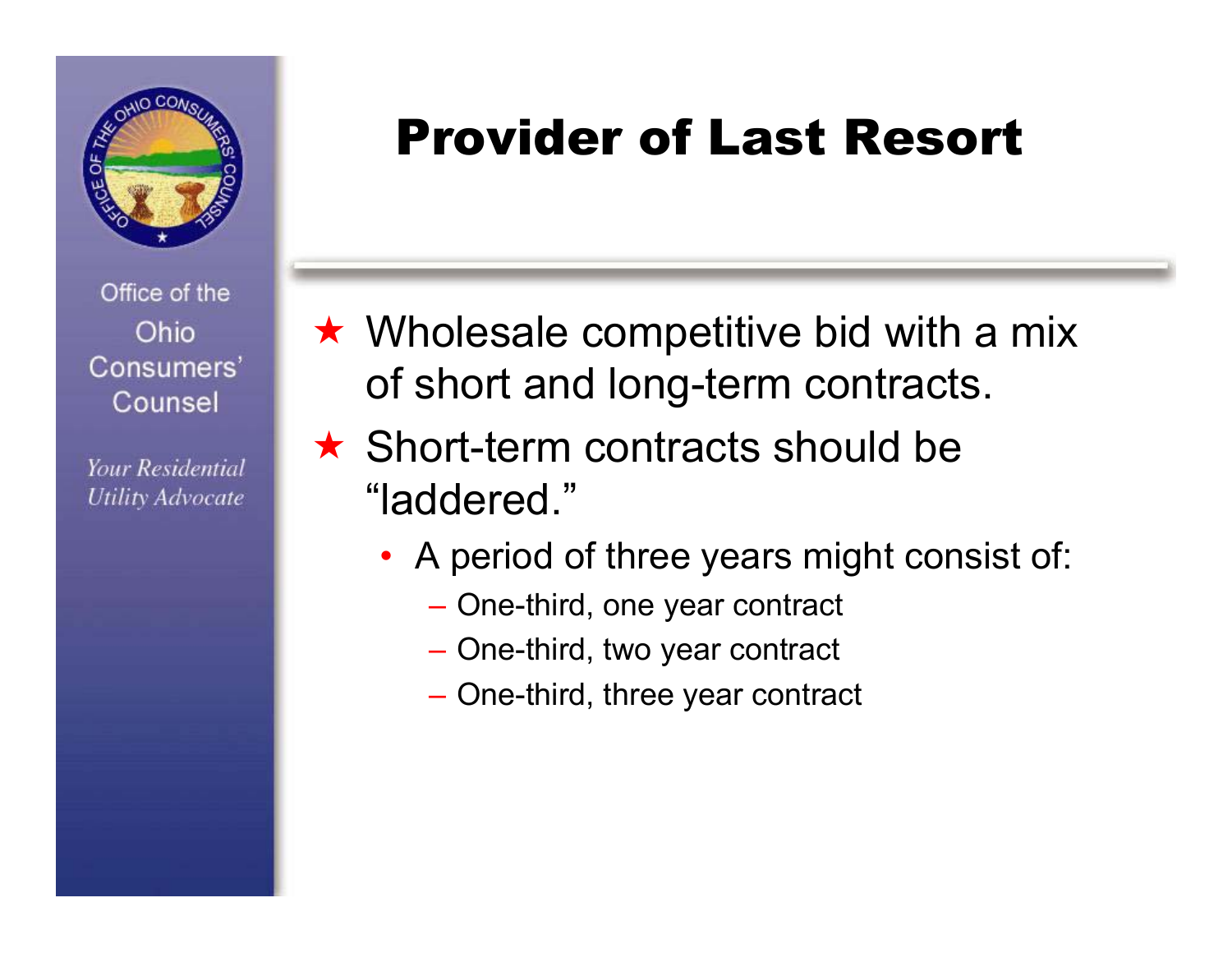

Your Residential **Utility Advocate** 

### Provider of Last Resort

- $\star$  Short-term bids manage migration risk of suppliers; customers may default to another supplier or vary their consumption.
- ★ Long-term contracts of 10 to 20 years to allow financing and construction of new technologies.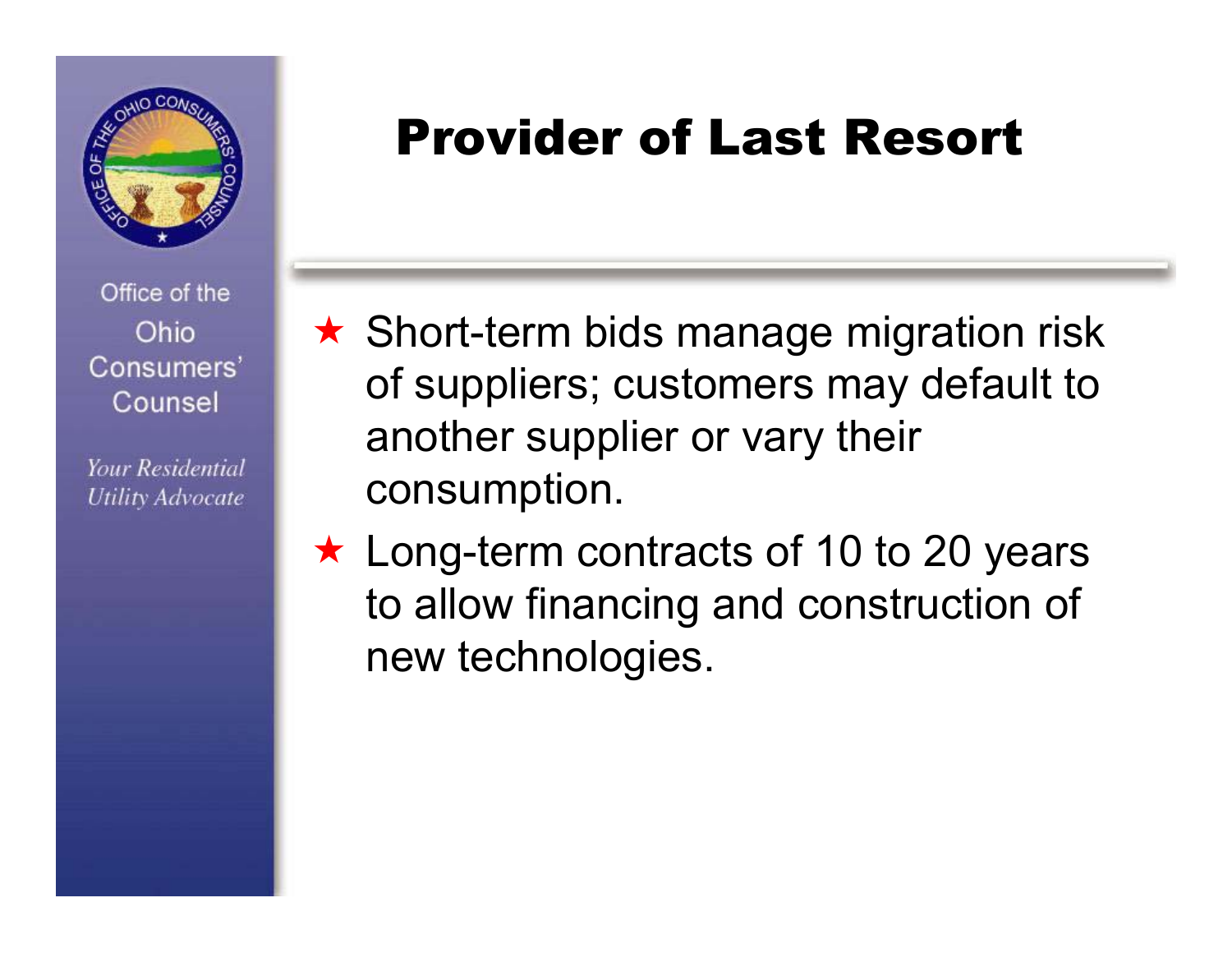

**Your Residential Utility Advocate** 

# Technologies

- ★ Integrated Gasification Combined Cycle.
	- Burns coal cleanly.
	- Government-aided financing most of the equity is supplied by federal government.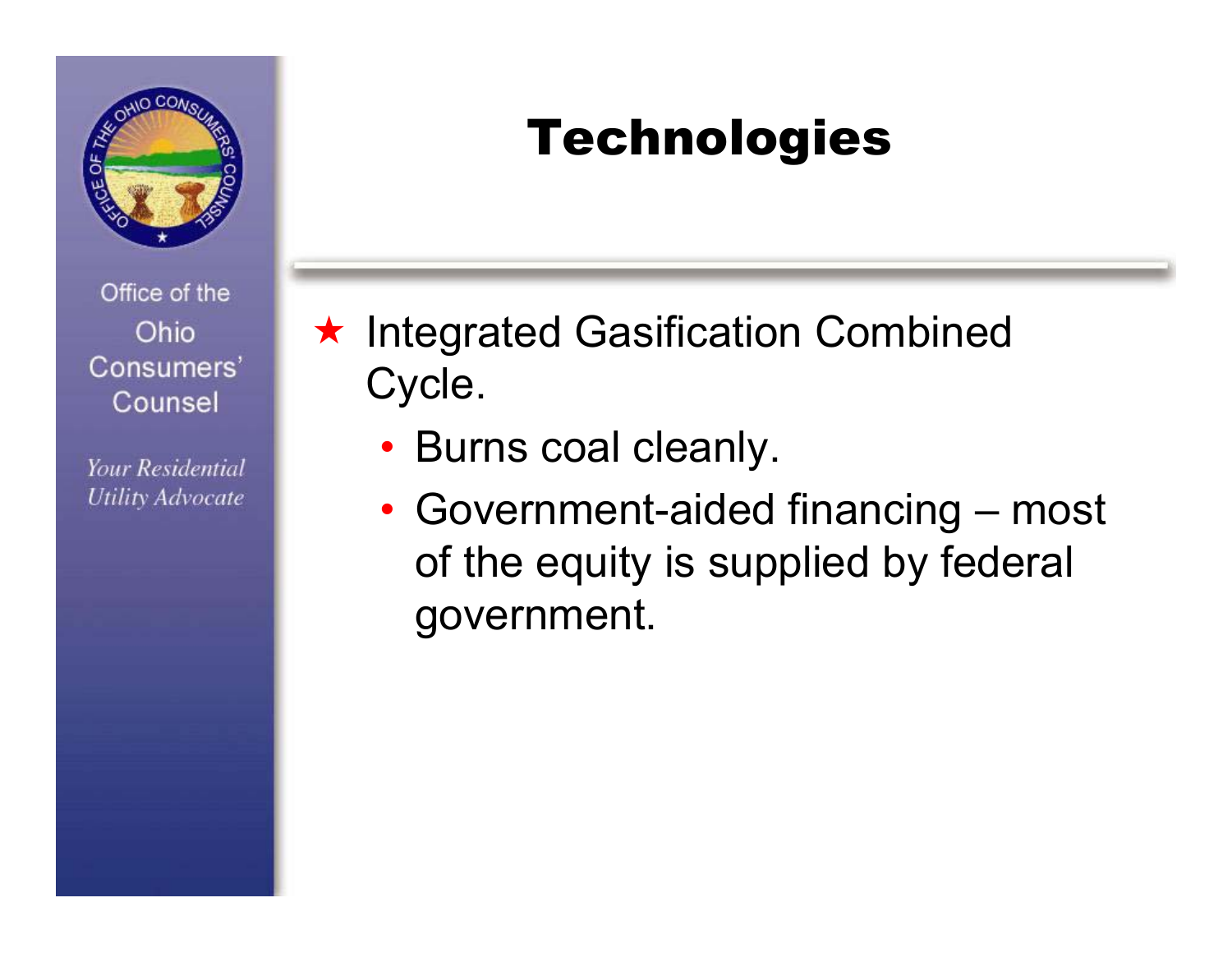

**Your Residential Utility Advocate** 

# Technologies

- ★ Integrated Gasification Combined Cycle.
	- Provides a mechanism to guarantee recovery of reasonable capital and operating costs to avoid generating plant cost overruns.
	- Provides builders/operators an incentive to manage costs and operations efficiently.